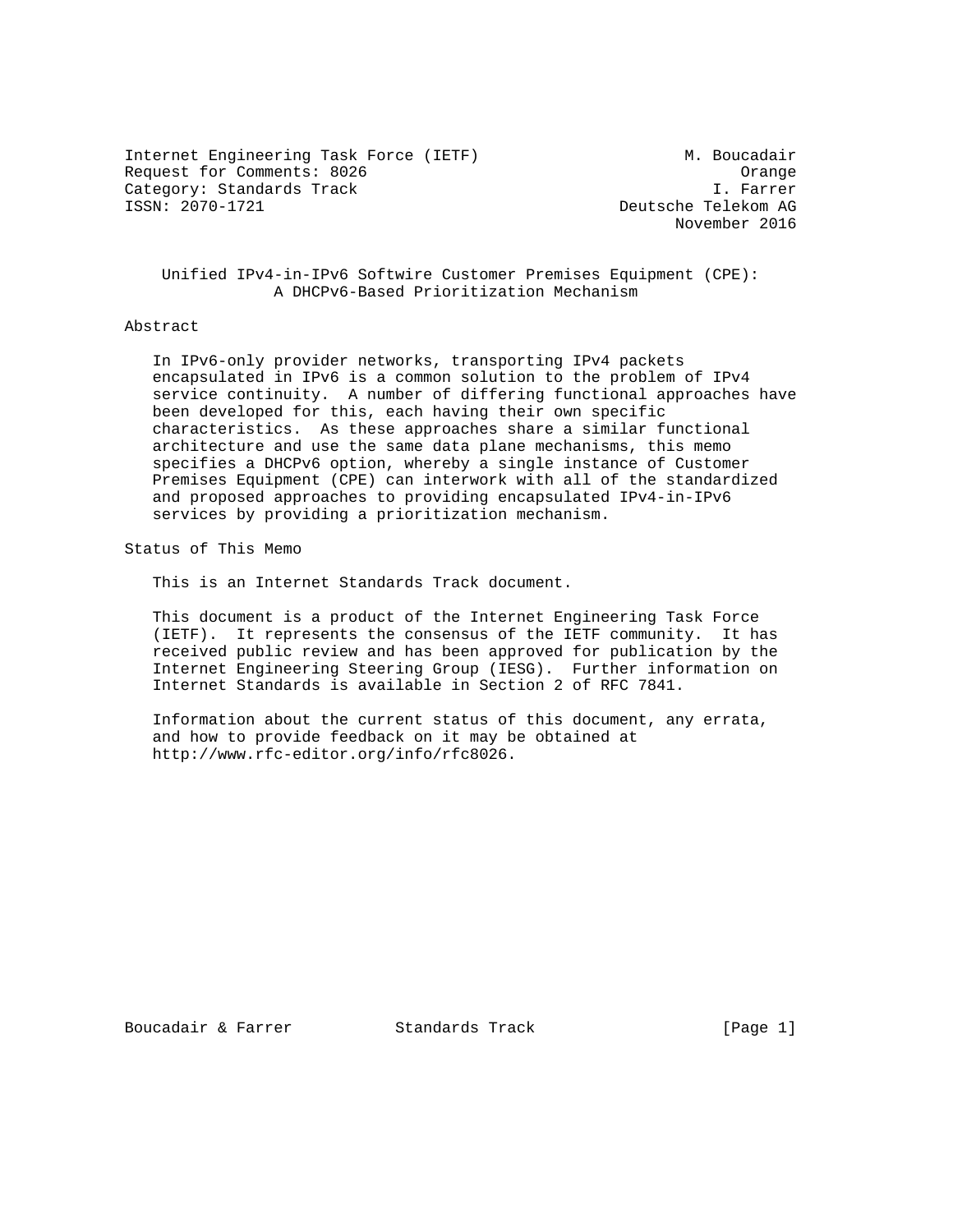# Copyright Notice

 Copyright (c) 2016 IETF Trust and the persons identified as the document authors. All rights reserved.

 This document is subject to BCP 78 and the IETF Trust's Legal Provisions Relating to IETF Documents (http://trustee.ietf.org/license-info) in effect on the date of publication of this document. Please review these documents carefully, as they describe your rights and restrictions with respect to this document. Code Components extracted from this document must include Simplified BSD License text as described in Section 4.e of the Trust Legal Provisions and are provided without warranty as described in the Simplified BSD License.

Table of Contents

| Introduction $\ldots \ldots \ldots \ldots \ldots \ldots \ldots \ldots$ |                |
|------------------------------------------------------------------------|----------------|
|                                                                        | 4              |
| 1.1.1. Requirements Language                                           | 4              |
| 1.2.                                                                   | $\overline{4}$ |
| 1.3. DHCPv6 S46 Priority Option                                        | 5              |
| DHCPv6 Client Behavior<br>1.4.                                         | 6              |
| 1.5. DHCPv6 Server Behavior                                            | 7              |
| 2. Operator Deployment Considerations for Deploying Multiple           |                |
|                                                                        |                |
| 2.1. Client Address Planning                                           | 7              |
| 2.2. Backwards Compatability with Existing Softwire Clients .          |                |
|                                                                        | 8              |
| 4                                                                      | 8              |
| 4.1. S46 Mechanisms and Their Identifying Option Codes                 | 8              |
| 5.<br>References                                                       | 9              |
| Normative References<br>5.1.                                           | 9              |
| 5.2. Informative References                                            | 10             |
|                                                                        | 11             |
|                                                                        | 11             |
|                                                                        |                |

Boucadair & Farrer **Standards Track** [Page 2]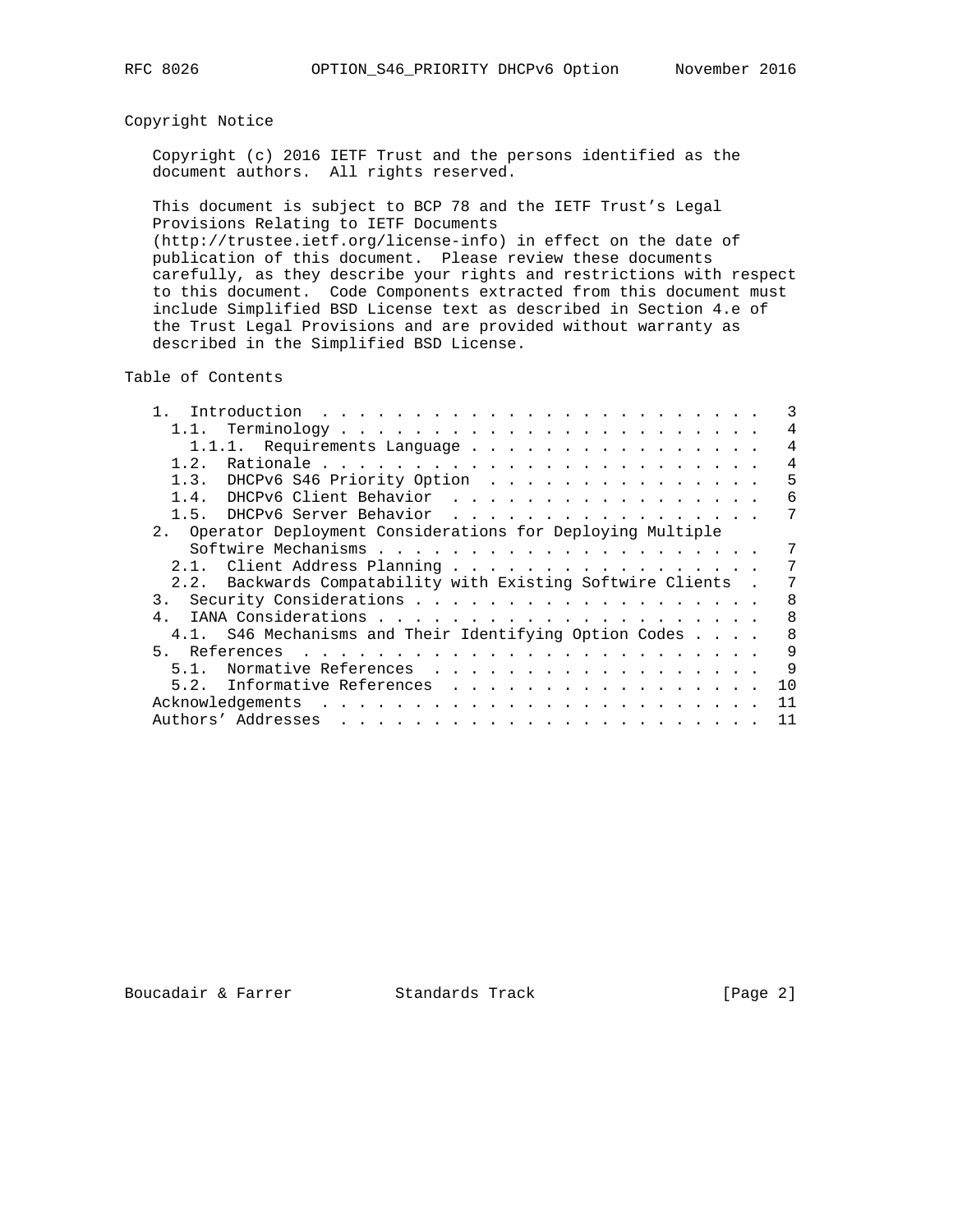## 1. Introduction

 IPv4 service continuity is one of the major technical challenges that must be considered during IPv6 migration. Over the past few years, a number of different approaches have been developed to assist with this problem (e.g., as described in [RFC6333], [RFC7596], and [RFC7597]). These approaches, referred to as "S46 mechanisms" in this document, exist in order to meet the particular deployment, scaling, addressing, and other requirements of different service providers' networks.

 A common feature shared among all of the differing modes is the integration of softwire tunnel endpoint functionality into the Customer Premises Equipment (CPE) router. Due to this inherent data plane similarity, a single CPE may be capable of supporting several different approaches. Users may also wish to configure a specific mode of operation.

 A service provider's network may also have more than one S46 mechanism enabled in order to support a diverse CPE population with differing client functionality, such as during a migration between mechanisms or where services require specific supporting softwire architectures.

 For softwire-based services to be successfully established, it is essential that the customer's end node and the service provider's end node and provisioning systems are able to indicate their capabilities and preferred mode of operation.

 A number of DHCPv6 options for the provisioning of softwires have been standardized:

- RFC 6334 Defines DHCPv6 option 64 for configuring Basic Bridging BroadBand (B4) [RFC6333] elements with the IPv6 address of the Address Family Transition Router (AFTR) [RFC6333].
- RFC 7341 Defines DHCPv6 option 88 for configuring the address of a DHCPv4-over-DHCPv6 server, which can then be used by a softwire client for obtaining further configuration.
- RFC 7598 Defines DHCPv6 options 94, 95, and 96 for provisioning Mapping of Address and Port with Encapsulation (MAP-E) [RFC7597], Mapping of Address and Port using Translation (MAP-T) [RFC7599], and Lightweight 4over6 [RFC7596] respectively.

Boucadair & Farrer **Standards Track** [Page 3]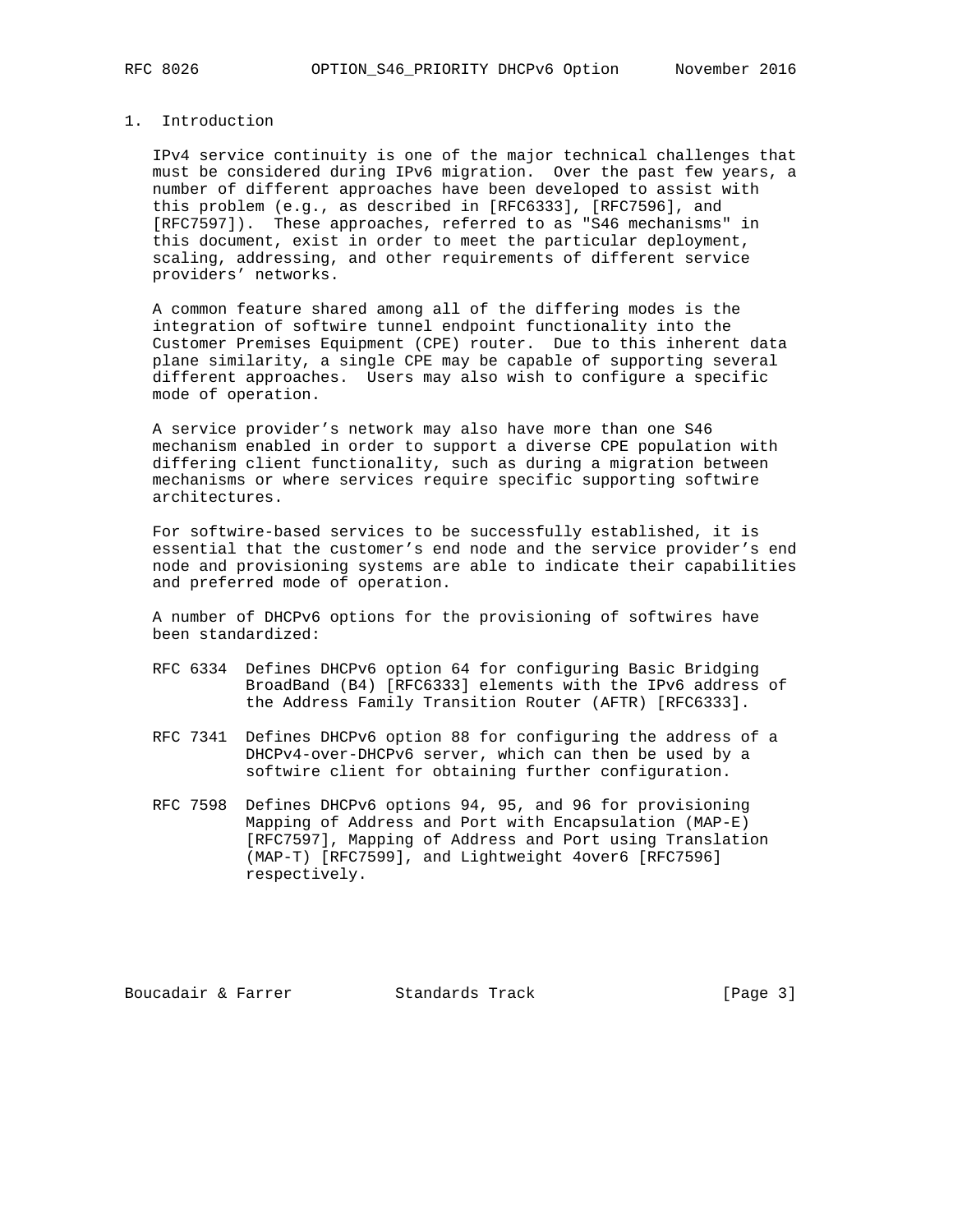This document describes a DHCPv6-based prioritization method, whereby a CPE that supports several S46 mechanisms and receives configuration for more than one can prioritize which mechanism to use. The method requires no server-side logic to be implemented and only uses a simple S46 mechanism prioritization to be implemented in the CPE.

 The prioritization method as described here does not provide redundancy between S46 mechanisms for the client. That is, if the highest priority S46 mechanism that has been provisioned to the client is not available for any reason, the means for identifying this and falling back to the S46 mechanism with the next highest priority is not in the scope of this document.

## 1.1. Terminology

This document makes use of the following terms:

- o Address Family Transition Router (AFTR): The IPv4-in-IPv6 tunnel termination point and the Network Address Translator IPv4/IPv4 (NAT44) function deployed in the operator's network [RFC6333].
- o Border Relay (BR): A MAP-enabled router managed by the service provider at the edge of a MAP domain. A BR has at least an IPv6-enabled interface and an IPv4 interface connected to the native IPv4 network [RFC7597].
- o Customer Premises Equipment (CPE): Denotes the equipment at the customer edge that terminates the customer end of an IPv6 transitional tunnel. In some documents (e.g., [RFC7597]), this functional entity is called the Customer Edge (CE).

## 1.1.1. Requirements Language

 The key words "MUST", "MUST NOT", "REQUIRED", "SHALL", "SHALL NOT", "SHOULD", "SHOULD NOT", "RECOMMENDED", "MAY", and "OPTIONAL" in this document are to be interpreted as described in [RFC2119].

# 1.2. Rationale

The following rationale has been adopted for this document:

- (1) Simplified solution migration paths: Define unified CPE behavior, allowing for smooth migration between the different S46 mechanisms.
- (2) Deterministic CPE coexistence behavior: Specify the behavior when several S46 mechanisms coexist in the CPE.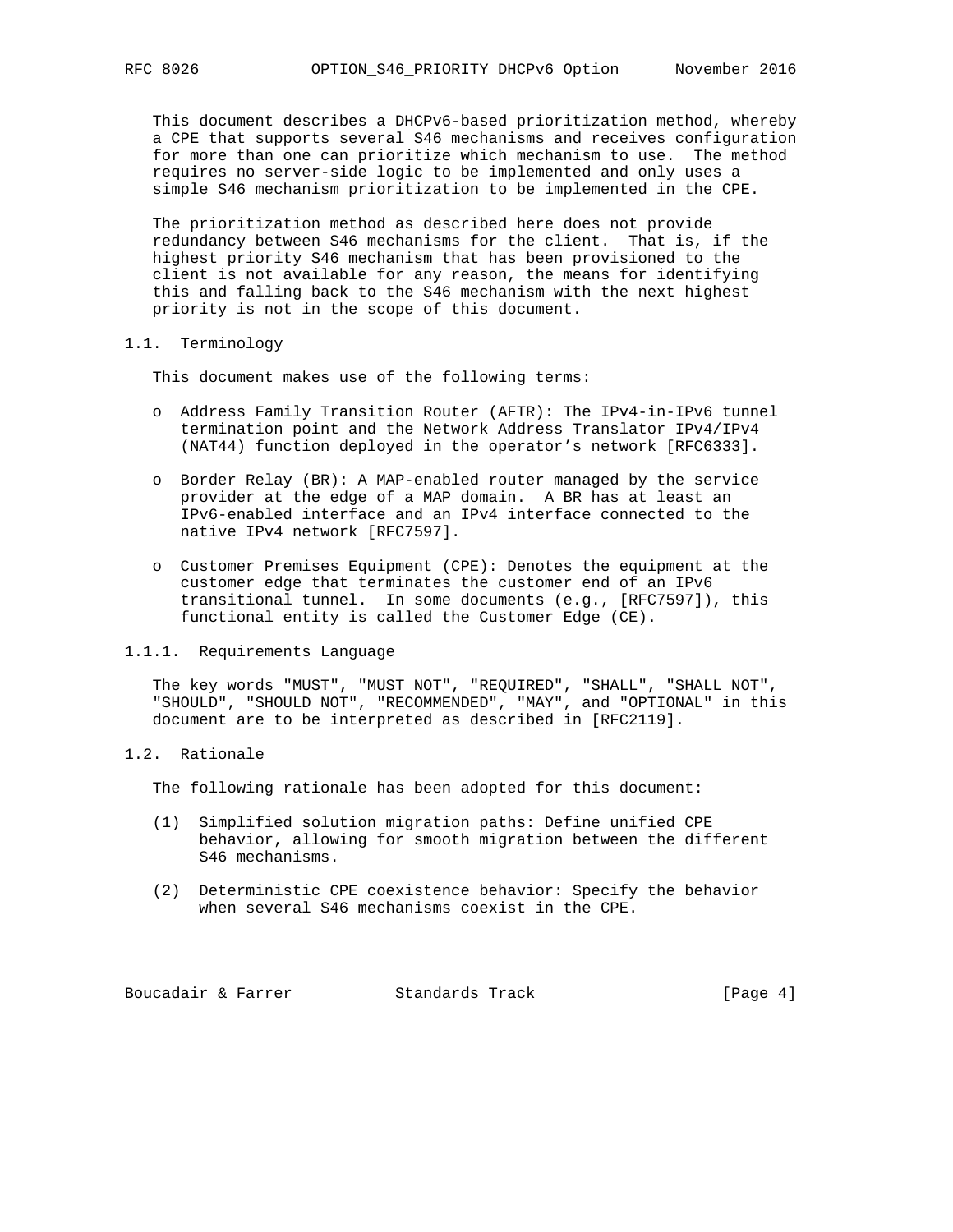- (3) Deterministic service provider coexistence behavior: Specify the behavior when several modes coexist in the service providers network.
- (4) Reusability: Maximize the reuse of existing functional blocks including tunnel endpoints, the port-restricted Network Address Port Translator IPv4/IPv4 (NAPT44), forwarding behavior, etc.
- (5) Solution agnostic: Adopt neutral terminology and avoid (as far as possible) overloading the document with solution-specific terms.
- (6) Flexibility: Allow operators to compile CPE software only for the mode(s) necessary for their chosen deployment context(s).
- (7) Simplicity: Provide a model that allows operators to only implement the specific mode(s) that they require without the additional complexity of unneeded modes.
- 1.3. DHCPv6 S46 Priority Option

 The S46 Priority Option is used to convey a priority order of IPv4 service continuity mechanisms. Figure 1 shows the format of the S46 Priority Option.

|  | 0 1 2 3 4 5 6 7 8 9 0 1 2 3 4 5 6 7 8 9 0 1 2 3 4 5 6 7 8 9 |  |                 |  |  |  |
|--|-------------------------------------------------------------|--|-----------------|--|--|--|
|  |                                                             |  |                 |  |  |  |
|  | OPTION_S46_PRIORITY                                         |  | option-length   |  |  |  |
|  |                                                             |  |                 |  |  |  |
|  | s46-option-code                                             |  | s46-option-code |  |  |  |
|  |                                                             |  |                 |  |  |  |
|  |                                                             |  | s46-option-code |  |  |  |
|  |                                                             |  |                 |  |  |  |

Figure 1: S46 Priority Option

- o option-code: OPTION\_S46\_PRIORITY (111)
- o option-length: >=2 and a multiple of 2, in octets.
- o s46-option-code: 16-bit IANA-registered option code of the DHCPv6 option that is used to identify the softwire mechanism. S46 mechanisms are prioritized in the appearance order in the S46 Priority Option.

Boucadair & Farrer **Standards Track** [Page 5]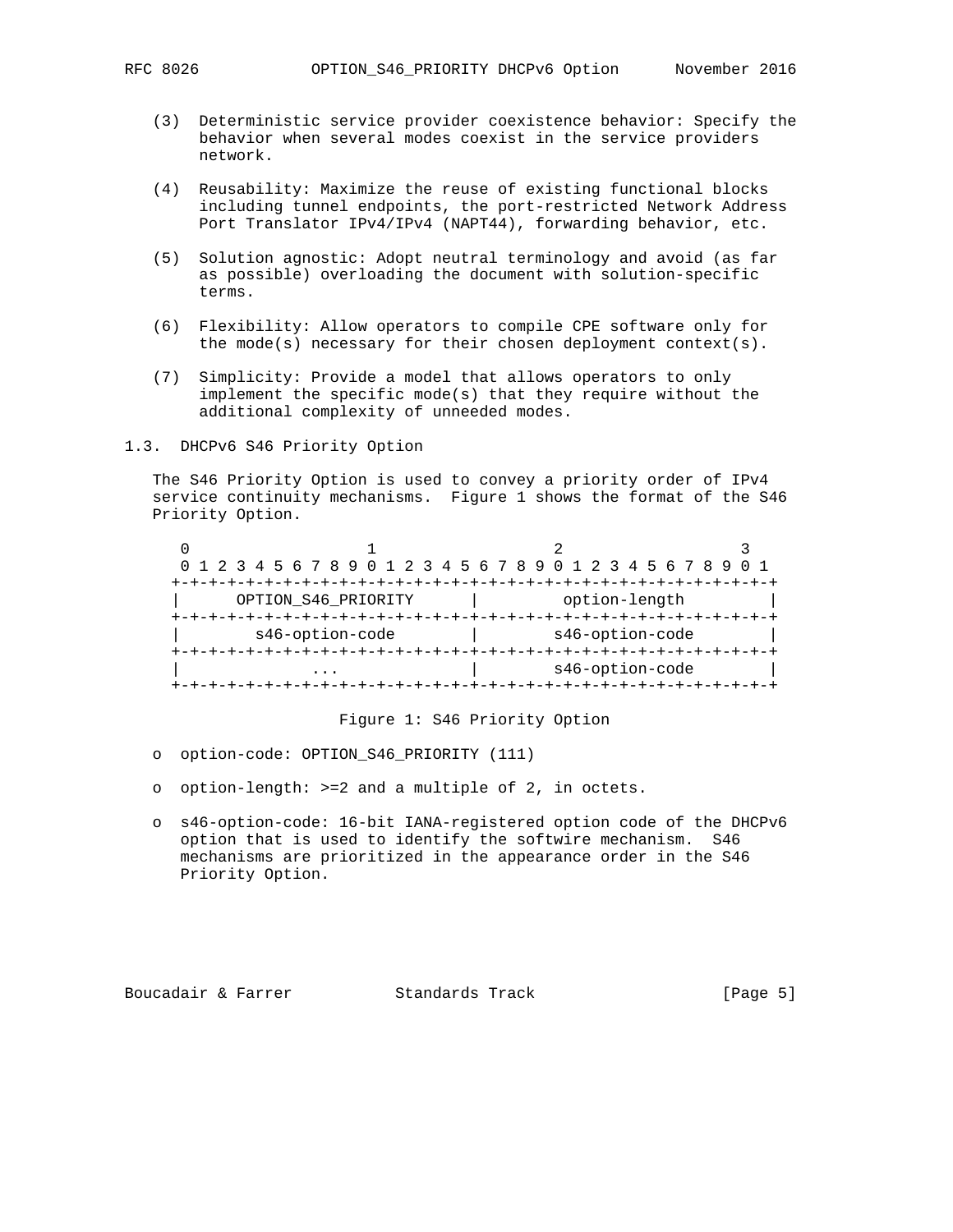Codes in OPTION\_S46\_PRIORITY are processed in order; if a client receives more than one s46-option-code with a particular value, it should consider this case to be invalid. DHCP servers MAY validate the list of s46-option-code values to detect invalid values and duplicates. The option MUST contain at least one s46-option-code.

1.4. DHCPv6 Client Behavior

 Clients MAY request the OPTION\_S46\_PRIORITY option, as defined in [RFC3315], Sections 17.1.1, 18.1.1, 18.1.3, 18.1.4, 18.1.5, and 22.7. As a convenience to the reader, we mention here that the client includes requested option codes in the Option Request Option.

 Upon receipt of a DHCPv6 Advertise message from the server containing OPTION\_S46\_PRIORITY, the client performs the following steps:

- 1. Check the contents of the DHCPv6 message for options containing valid S46 mechanism configuration. A candidate list of possible S46 mechanisms is created from these option codes.
- 2. Check the contents of OPTION\_S46\_PRIORITY for the DHCPv6 option codes contained in the included s46-option-code fields. From this, an S46 mechanism priority list is created, ordered from highest to lowest following the appearance order.
- 3. Sequentially check the priority list against the candidate list until a match is found.
- 4. When a match is found, the client MUST configure the resulting S46 mechanism.

 In the event that no match is found between the priority list and the candidate list, the client MAY proceed with configuring one or more of the provisioned S46 softwire mechanism(s). In this case, which mechanism(s) are chosen by the client is implementation specific and not defined here.

 If an invalid OPTION\_S46\_PRIORITY option is received, the client MAY proceed with configuring the provisioned S46 mechanisms as if OPTION\_S46\_PRIORITY had not been received.

 If an unknown option code is received in the OPTION\_S46\_PRIORITY option, the client MUST skip it and continue processing other listed option codes if they exist. The initial option codes that are allowed to be included in an OPTION\_S46\_PRIORITY option are listed in Section 4.1.

Boucadair & Farrer **Standards Track** [Page 6]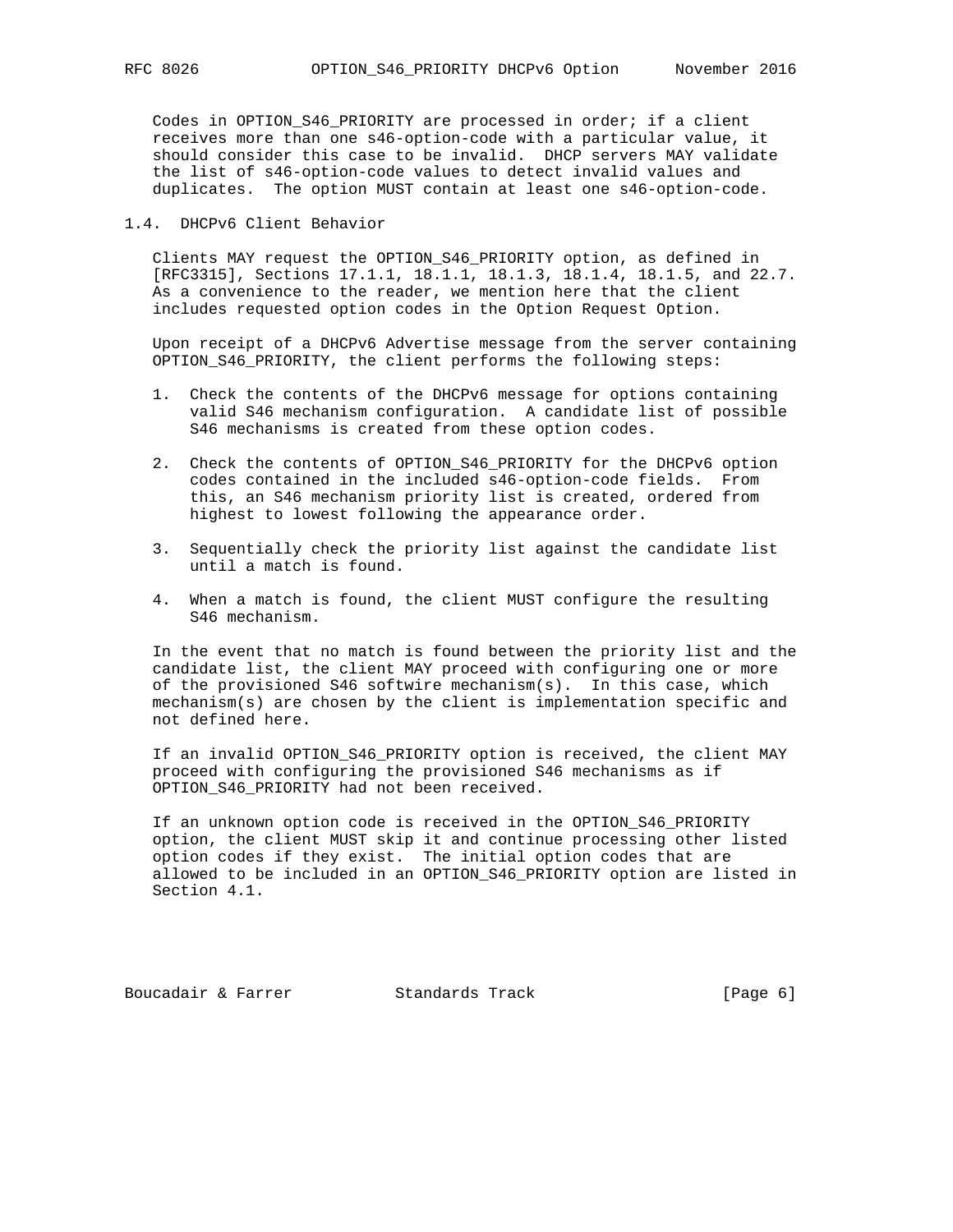## 1.5. DHCPv6 Server Behavior

 Sections 17.2.2 and 18.2 of [RFC3315] govern server operation in regard to option assignment. As a convenience to the reader, we mention here that the server will send a particular option code only if configured with specific values for that option code and if the client requested it.

 Option OPTION\_S46\_PRIORITY is a singleton. Servers MUST NOT send more than one instance of the OPTION\_S46\_PRIORITY option.

2. Operator Deployment Considerations for Deploying Multiple Softwire Mechanisms

 The following subsections describe some considerations for operators who are planning on implementing multiple softwire mechanisms in their network (e.g., during a migration between mechanisms).

## 2.1. Client Address Planning

 As an operator's available IPv4 resources are likely to be limited, it may be desirable to use a common range of IPv4 addresses across all of the active softwire mechanisms. However, this is likely to result in difficulties in routing ingress IPv4 traffic to the correct Border Relay (BR) / AFTR instance, which is actively serving a given CE. For example, a client that is configured to use MAP-E may send its traffic to the MAP-E BR; however, on the return path, the ingress IP traffic gets routed to a MAP-T BR. The resulting translated packet that gets forwarded to the MAP-E client will be dropped.

 Therefore, operators are advised to use separate IPv4 pools for each of the different mechanisms to simplify planning and IPv4 routing.

 For IPv6 planning, there is less of a constraint as the BR/AFTR elements for the different mechanisms can contain configuration for overlapping the client's IPv6 addresses, provided that one mechanism is actively serving a given client at a time. However, the IPv6 address that is used as the tunnel concentrator's endpoint (BR/AFTR address) needs to be different for each mechanism to ensure correct operation.

2.2. Backwards Compatability with Existing Softwire Clients

 Deployed clients that can support multiple softwire mechanisms, but do not implement the prioritization mechanism described here may require additional planning. In this scenario, the CPE would request configuration for all of the supported softwire mechanisms in its DHCPv6 Option Request Option (ORO), but would not request

Boucadair & Farrer **Standards Track** [Page 7]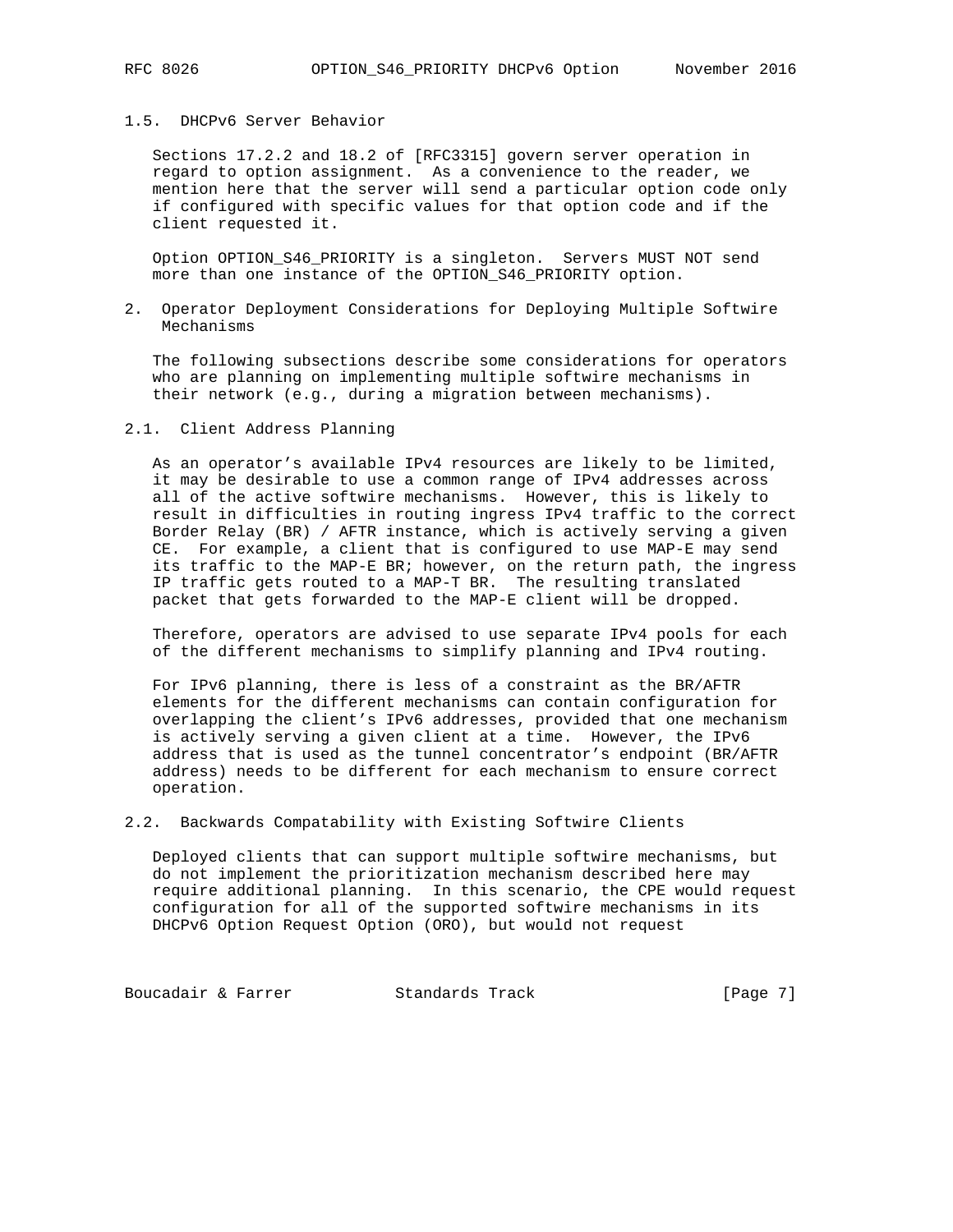OPTION\_S46\_PRIORITY. By default, the DHCPv6 server will respond with configuration for all of the requested mechanisms, which could result in unpredictable and unwanted client configuration.

 In this scenario, it may be necessary for the operator to implement logic within the DHCPv6 server to identify such clients and only provision them with configuration for a single softwire mechanism. It should be noted that this can lead to complexity and reduced scalability in the DHCPv6 server implementation due to the additional DHCPv6 message processing overhead.

3. Security Considerations

 Security considerations discussed in [RFC6334] and [RFC7598] apply for this document.

 Misbehaving intermediate nodes may alter the content of the S46 Priority Option. This may lead to setting a different IPv4 service continuity mechanism than the one initially preferred by the network side. Also, a misbehaving node may alter the content of the S46 Priority Option and other DHCPv6 options (e.g., DHCPv6 Option 64 or 90) so that the traffic is intercepted by an illegitimate node. Those attacks are not unique to the S46 Priority Option but are applicable to any DHCPv6 option that can be altered by a misbehaving intermediate node.

4. IANA Considerations

IANA has allocated the following DHCPv6 option code:

111 OPTION\_S46\_PRIORITY

 All values should be added to the DHCPv6 option code space defined in Section 24.3 of [RFC3315].

4.1. S46 Mechanisms and Their Identifying Option Codes

 IANA has created a new registry titled "Option Codes permitted in the S46 Priority Option". This registry enumerates the set of DHCPv6 option codes that can be included in the OPTION\_S46\_PRIORITY option. Options may be added to this list using the IETF Review process described in Section 4.1 of [RFC5226].

 The following table shows the option codes that are currently defined and the S46 mechanisms that they represent. The contents of this table shows the format and the initial values for the new registry. Option codes that have not been requested to be added according to the stated procedure should not be mentioned at all in the table, and

Boucadair & Farrer **Standards Track** [Page 8]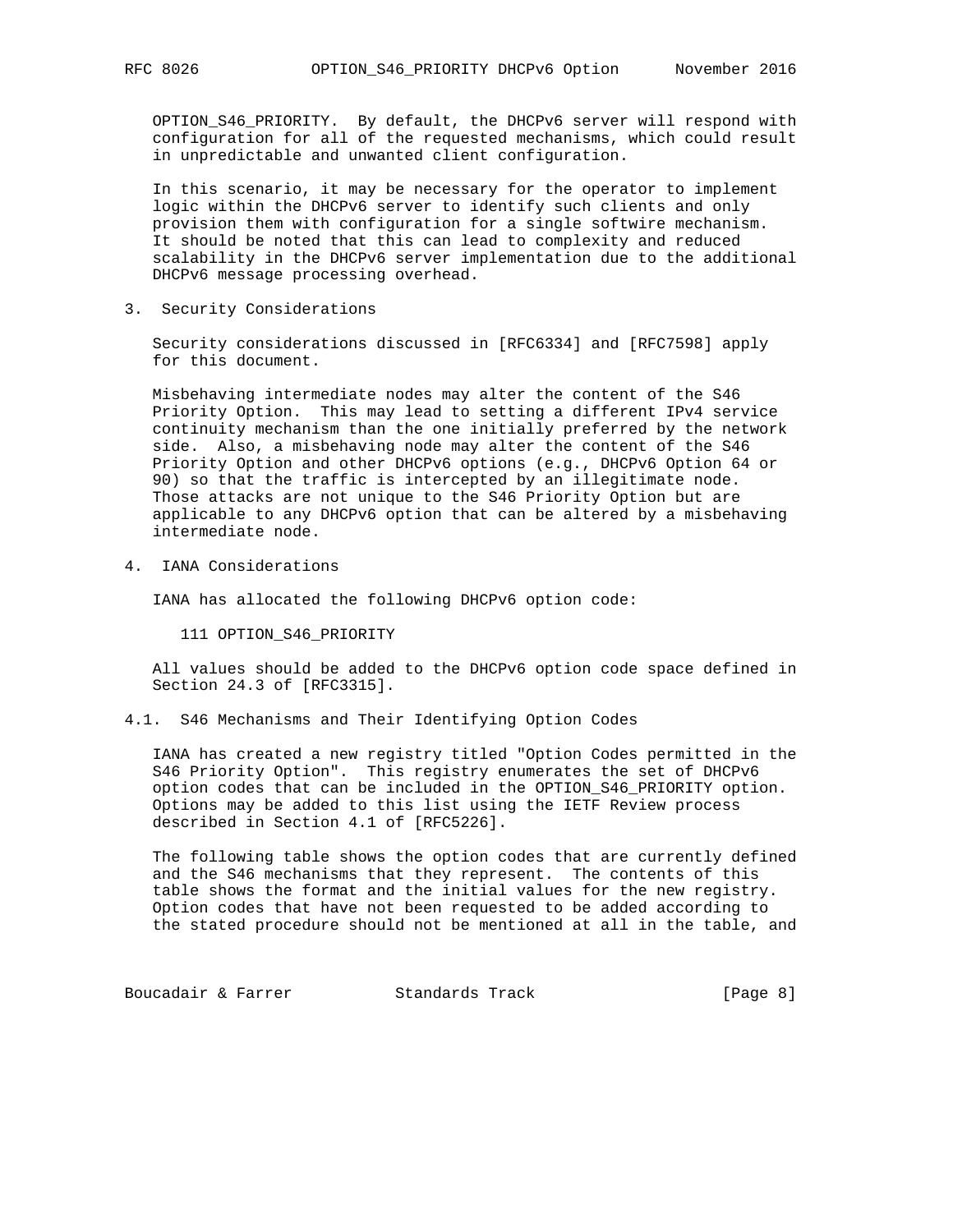they should not be listed as "reserved" or "unassigned". The valid range of values for the registry is the range of DHCPv6 option codes  $(1-65535)$ .

| Option Code | S46 Mechanism      | Reference |
|-------------|--------------------|-----------|
| 64          | DS-Lite            | [RFC6334] |
| 88          | DHCPv4 over DHCPv6 | [RFC7341] |
| 94          | $MAP-E$            | [RFC7598] |
| 95          | $MAP-T$            | [RFC7598] |
| 96          | Lightweight 4over6 | [RFC7598] |

Table 1: DHCPv6 Option to S46 Mechanism Mappings

## 5. References

- 5.1. Normative References
	- [RFC2119] Bradner, S., "Key words for use in RFCs to Indicate Requirement Levels", BCP 14, RFC 2119, DOI 10.17487/RFC2119, March 1997, <http://www.rfc-editor.org/info/rfc2119>.
- [RFC3315] Droms, R., Ed., Bound, J., Volz, B., Lemon, T., Perkins, C., and M. Carney, "Dynamic Host Configuration Protocol for IPv6 (DHCPv6)", RFC 3315, DOI 10.17487/RFC3315, July 2003, <http://www.rfc-editor.org/info/rfc3315>.
	- [RFC6334] Hankins, D. and T. Mrugalski, "Dynamic Host Configuration Protocol for IPv6 (DHCPv6) Option for Dual-Stack Lite", RFC 6334, DOI 10.17487/RFC6334, August 2011, <http://www.rfc-editor.org/info/rfc6334>.
	- [RFC7341] Sun, Q., Cui, Y., Siodelski, M., Krishnan, S., and I. Farrer, "DHCPv4-over-DHCPv6 (DHCP 4o6) Transport", RFC 7341, DOI 10.17487/RFC7341, August 2014, <http://www.rfc-editor.org/info/rfc7341>.
	- [RFC7598] Mrugalski, T., Troan, O., Farrer, I., Perreault, S., Dec, W., Bao, C., Yeh, L., and X. Deng, "DHCPv6 Options for Configuration of Softwire Address and Port-Mapped Clients", RFC 7598, DOI 10.17487/RFC7598, July 2015, <http://www.rfc-editor.org/info/rfc7598>.

Boucadair & Farrer **Standards Track** [Page 9]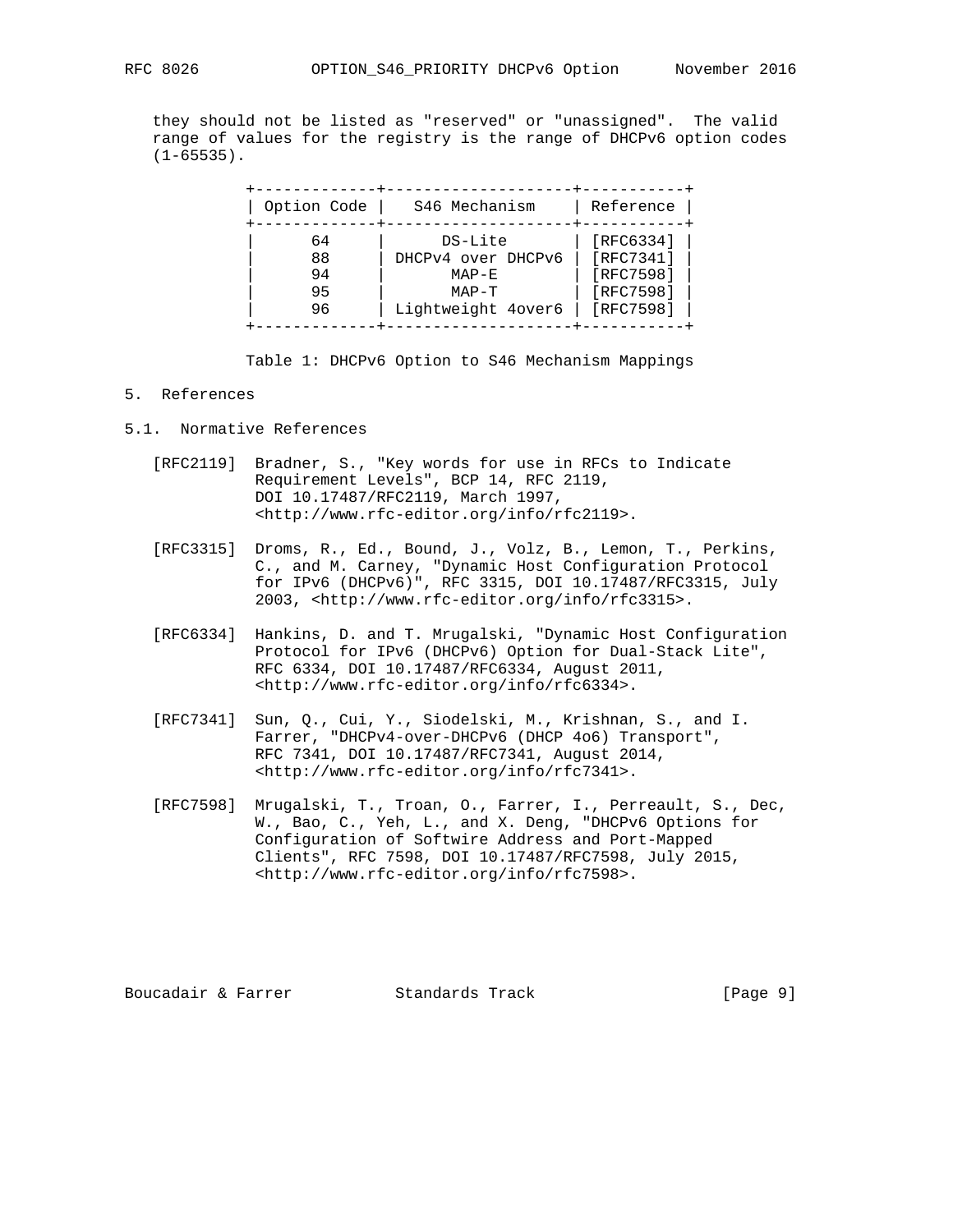- 
- 5.2. Informative References
	- [RFC5226] Narten, T. and H. Alvestrand, "Guidelines for Writing an IANA Considerations Section in RFCs", BCP 26, RFC 5226, DOI 10.17487/RFC5226, May 2008, <http://www.rfc-editor.org/info/rfc5226>.
	- [RFC6333] Durand, A., Droms, R., Woodyatt, J., and Y. Lee, "Dual- Stack Lite Broadband Deployments Following IPv4 Exhaustion", RFC 6333, DOI 10.17487/RFC6333, August 2011, <http://www.rfc-editor.org/info/rfc6333>.
	- [RFC7596] Cui, Y., Sun, Q., Boucadair, M., Tsou, T., Lee, Y., and I. Farrer, "Lightweight 4over6: An Extension to the Dual- Stack Lite Architecture", RFC 7596, DOI 10.17487/RFC7596, July 2015, <http://www.rfc-editor.org/info/rfc7596>.
	- [RFC7597] Troan, O., Ed., Dec, W., Li, X., Bao, C., Matsushima, S., Murakami, T., and T. Taylor, Ed., "Mapping of Address and Port with Encapsulation (MAP-E)", RFC 7597, DOI 10.17487/RFC7597, July 2015, <http://www.rfc-editor.org/info/rfc7597>.
	- [RFC7599] Li, X., Bao, C., Dec, W., Ed., Troan, O., Matsushima, S., and T. Murakami, "Mapping of Address and Port using Translation (MAP-T)", RFC 7599, DOI 10.17487/RFC7599, July 2015, <http://www.rfc-editor.org/info/rfc7599>.